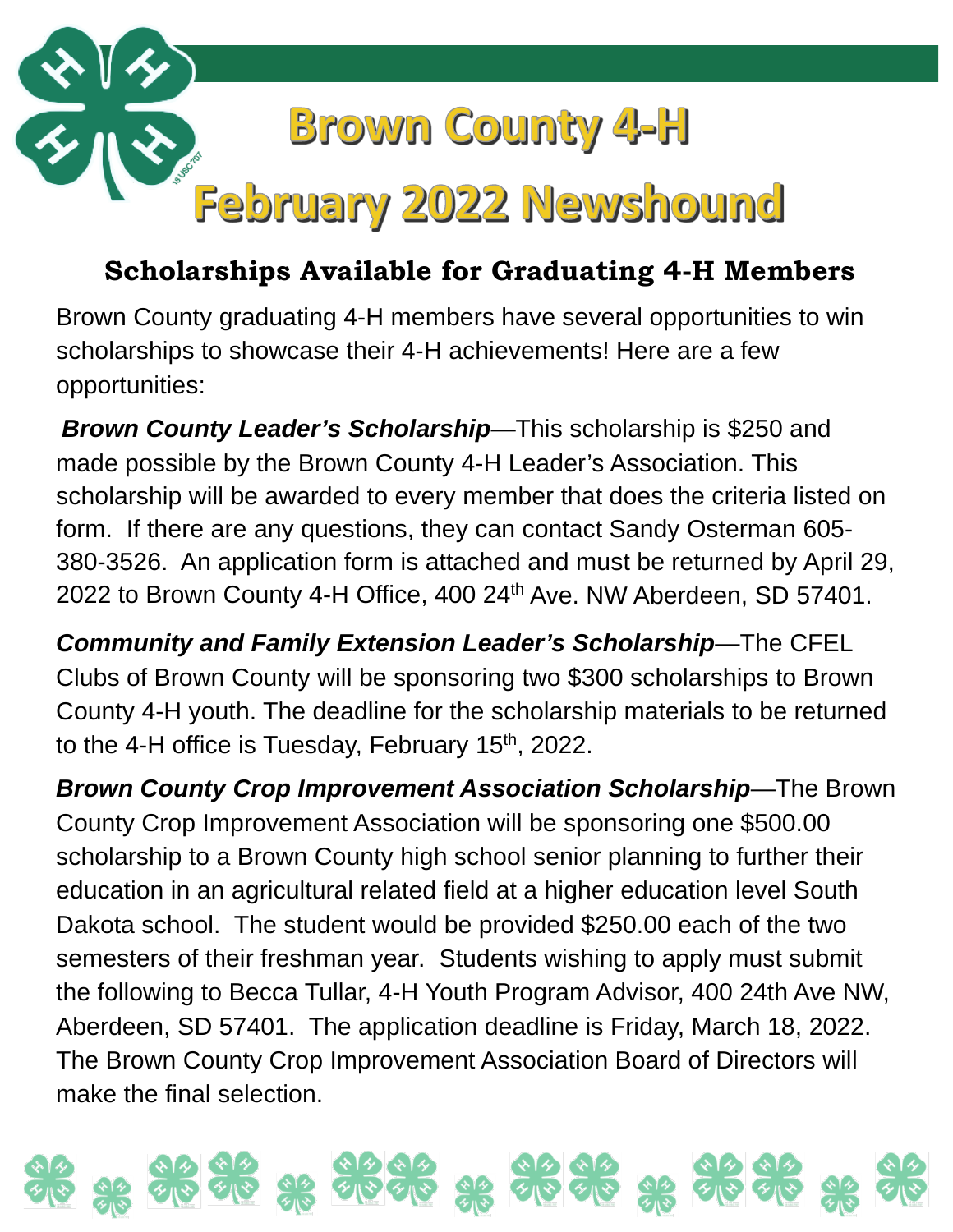## **Are you Enrolled?**

The new 4-H Year started on October  $1<sup>st</sup>$  and runs through September 30<sup>th</sup>. If you have not yet enrolled, please go to 4-H Online by visiting [https://v2.4honline.com/#/user/sign-in.](https://v2.4honline.com/#/user/sign-in) If you are a new member, you will need to set up a profile and follow the steps. If you have participated in 4-H before, you will log in to re-enroll. Please contact the 4-H Office if you need your password reset, DO NOT create a new profile. All youth enrollment & project area selection is due by May  $31<sup>st</sup>$ , 2022.

### **National Random Act of Kindness Day**

February 17<sup>th</sup> is National Random Act of Kindness Day. We hope you will celebrate the whole month of February! Think about how your club can participate and let us know so we can share your Random Acts of Kindness with others! Here are some ideas to get you started:

- · Leave money on a vending machine for someone
- · Send valentines to residents in a retirement home
- · Pick up litter in a parking lot
- · Let someone go in front of you in line
- · Give compliments
- · Hold a door
- · Thank a teacher
- · Babysit for free
- · Do a favor without asking for anything in return
- · Make someone cookies
- · Make a family member breakfast in bed or pack them a lunch for the day

 $22$ 

· Write someone an encouraging note

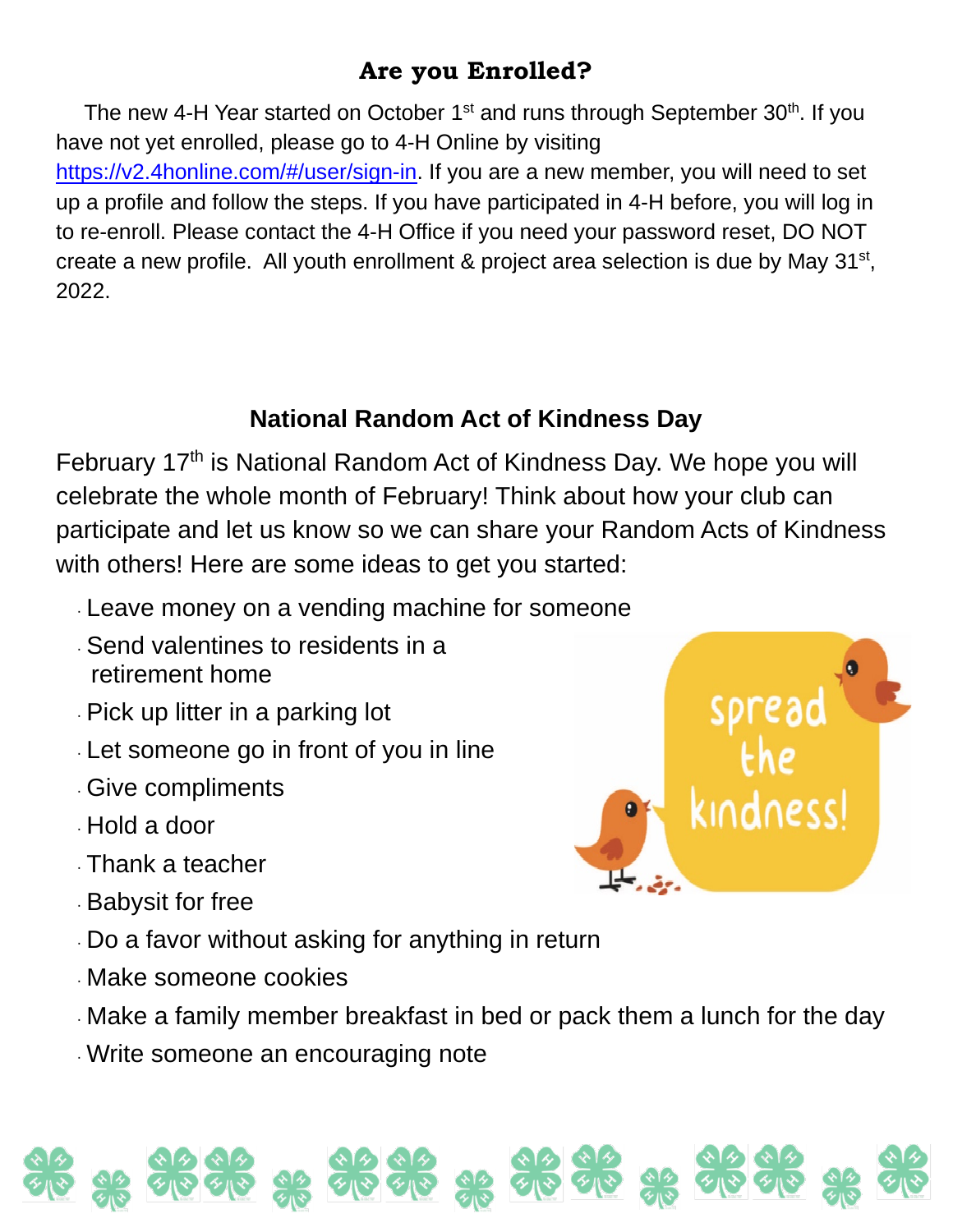

#### **SD 4-H State Fair Overnight Barn Supervisor**

Position will run during the 2022 State Fair from 8pm-8am. Responsibilities would include monitoring swine, beef, sheep, goat, poultry and rabbit barns for any issues or concerns including sick or injured animals. Being available to assist with any issues in these areas during the nighttime hours. Communicate with livestock committees of any issues or things needed to be done. Prepare show arenas for morning 4-H livestock shows.

Candidate will be provided a golf cart for use along with a camping spot if needed. The candidate should be of high integrity and have experience with and knowledge of livestock and 4-H practices.

Deadline to express interest to kasee.hieb@sdstate.edu is May 1, 2022.

### **Rodeo Update**

All of the new rodeo documents have been updated on the extension website <https://extension.sdstate.edu/state-4-h-rodeo-resources> . This includes the following:

- 1. 2022 Contestant Packet (Due May 1)
- 2. Insurance declaration form (which is to be turned into to the Brown County 4-H Office, not sent to the finals secretary)

# **2022 Teen Leadership Conference Save the Date!**

Please help the TLC planning committee in promoting the official dates and location of the 2022 Teen Leadership Conference on June 6-10 at South Dakota State University (SDSU). You read that right, we will be back at SDSU this year, in hopes of offering the best TLC event yet. Teaser alert: This might be the year teens get to find their GROOVE!

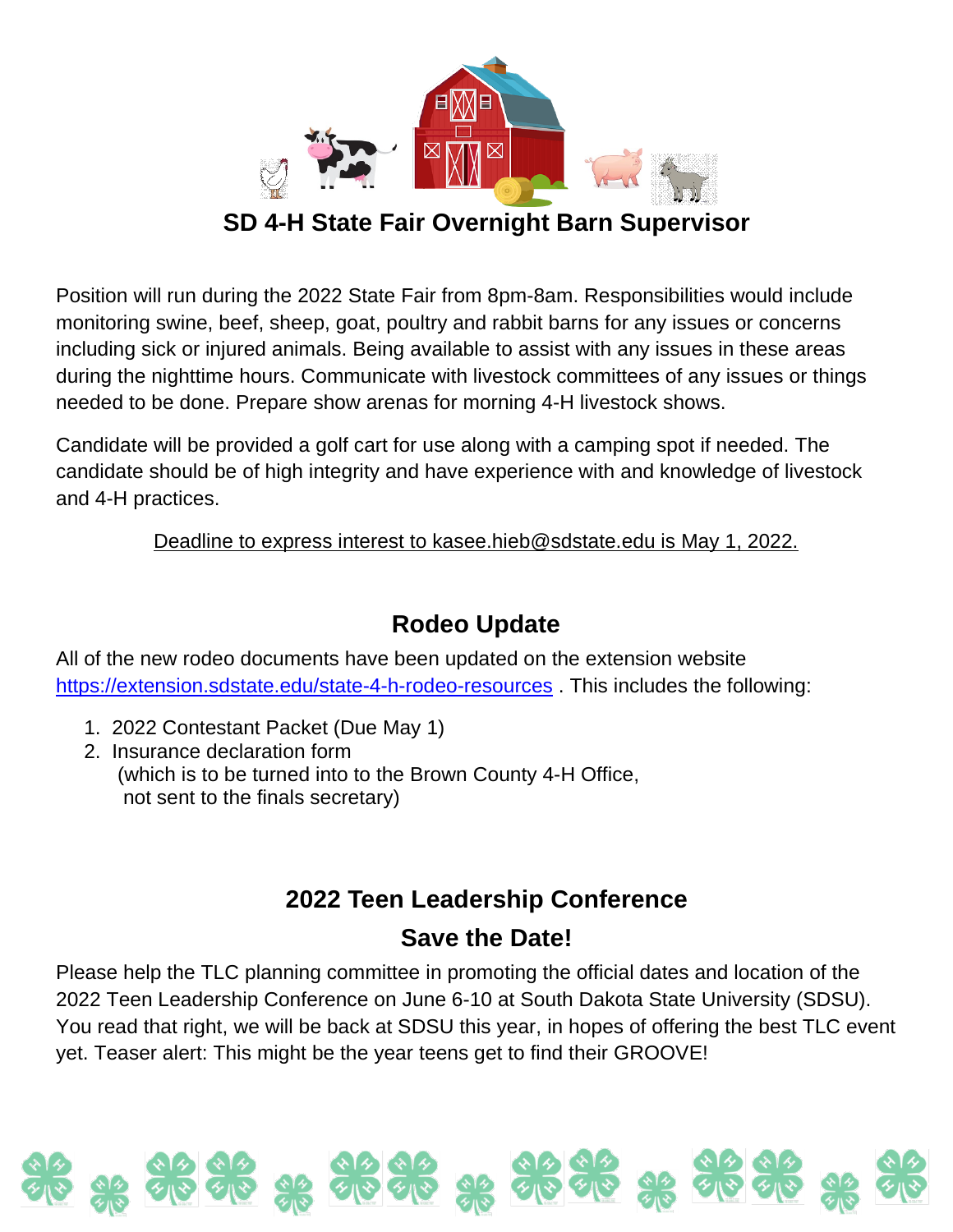# **Its Fruit Sale Time!!**

Beginning February 1st, 2022, you can be a part of our annual Brown County 4-H Fruit Sale. All 4-H members are encouraged to contact friends, family and everyone in between to sell these wonderful products. We are challenging each 4-H member to sell at least five boxes of fruit or \$100 worth of product to help make our fundraiser as successful as possible.

Sale materials will be mailed out to 4-H club leaders and independent families. If extra order forms are needed, they will be available at the Brown County 4-H office. Members should return all order forms and money to your club coordinator by your club's due date.

Clubs and independent families are reminded to turn their Total Club Sales Report in to the 4-H office by noon on February  $25<sup>th</sup>$ ,  $2022$ . The fruit and products will be delivered on Tuesday, March 15th, 2022, at which time 4-H members and families are responsible for delivering their fruit to their customers.

Why participate in the fruit sale? Profits from the fruit sale impact members twofold with 50 percent going to the individual clubs and 50 percent to the Brown County 4-H Leaders Association. The Leaders Association uses these monies to fund 4-H activities, awards and scholarships as well as assist members and leaders with the costs incurred while participating in 4-H educational activities.

If you have any questions, please contact Brown County 4-H Fruit Sale Coordinators Brad and Angie Sharp

Good luck with all your sales!!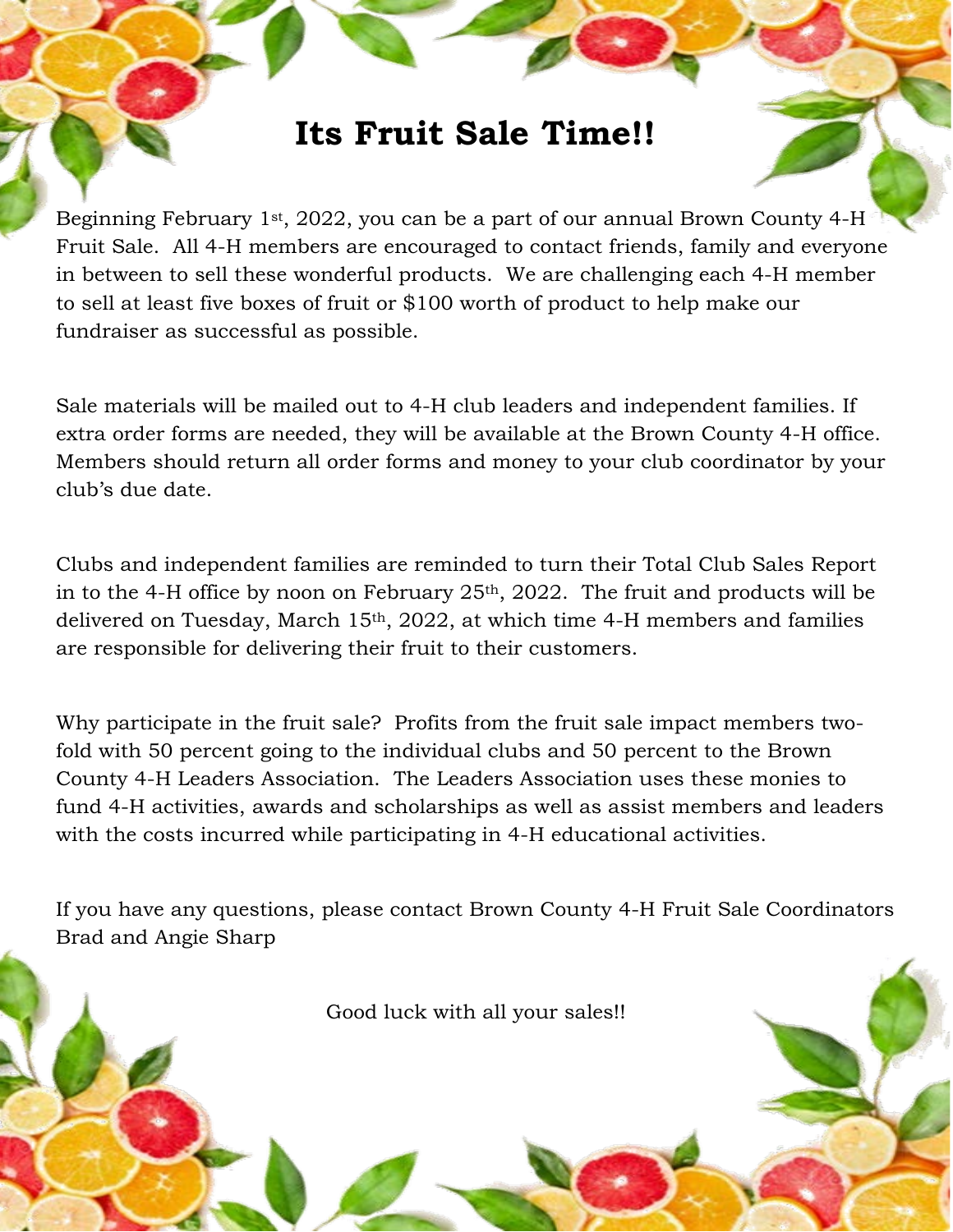

YQCA certification is being accepted by many livestock shows and fairs that require youth quality assurance certification. Youth for the Quality Care of Animals (YQCA) is a national multi-species quality assurance program for youth ages 8 to 21. The program is designed to provide an estimated 60 minutes of education each year. The online program requires the passing of a series of three quizzes to earn certification. An in-person YQCA workshop requires complete attendance. YQCA is the result of a collaborative effort between states that have previously offered multi-species youth livestock quality assurance programs, the National Pork Board's Youth PQA Plus program and representatives from other national livestock groups. YQCA is available as an online or face to face program for youth everywhere in the United States.

YQCA in-person workshops may be available to youth where state 4-H or FFA offices or state/national livestock organizations have partnered to have qualified trainers offer in-person workshops. Brown County's face to face training dates are tentatively scheduled for the following (please note these dates could change so be sure to pay attention to future Newshounds and the Brown County 4-H Facebook page:

- February 15<sup>th</sup> at 4pm in the basement of the Aberdeen Regional Extension Office
- March 17<sup>th</sup> at 4pm in the basement of the Aberdeen Regional Extension Office
- April 15<sup>th</sup> at 4pm in the basement of the Aberdeen Regional Extension Office
- May 17<sup>th</sup> at 4pm in the basement of the Aberdeen Regional Extension Office
- May 27<sup>th</sup> at 4 pm in the basement of the Aberdeen Regional Extension Office

To sign up for face to face dates or to take the program online you must use the following link: [https://yqca.learngrow.io/Account/Login.](https://yqca.learngrow.io/Account/Login) You will need to be prepared to pay for the cost of the YQCA training when you register in the system. Only credit cards are accepted. The cost is \$12 for taking the course online and \$3 for a face to face session. It is highly recommended to attend a face to face session, if possible.

#### **\*\*This training is mandatory for all youth showing the above listed animals at both the county and state levels. You will NOT be able to show at the county or state fair without completing this training.**

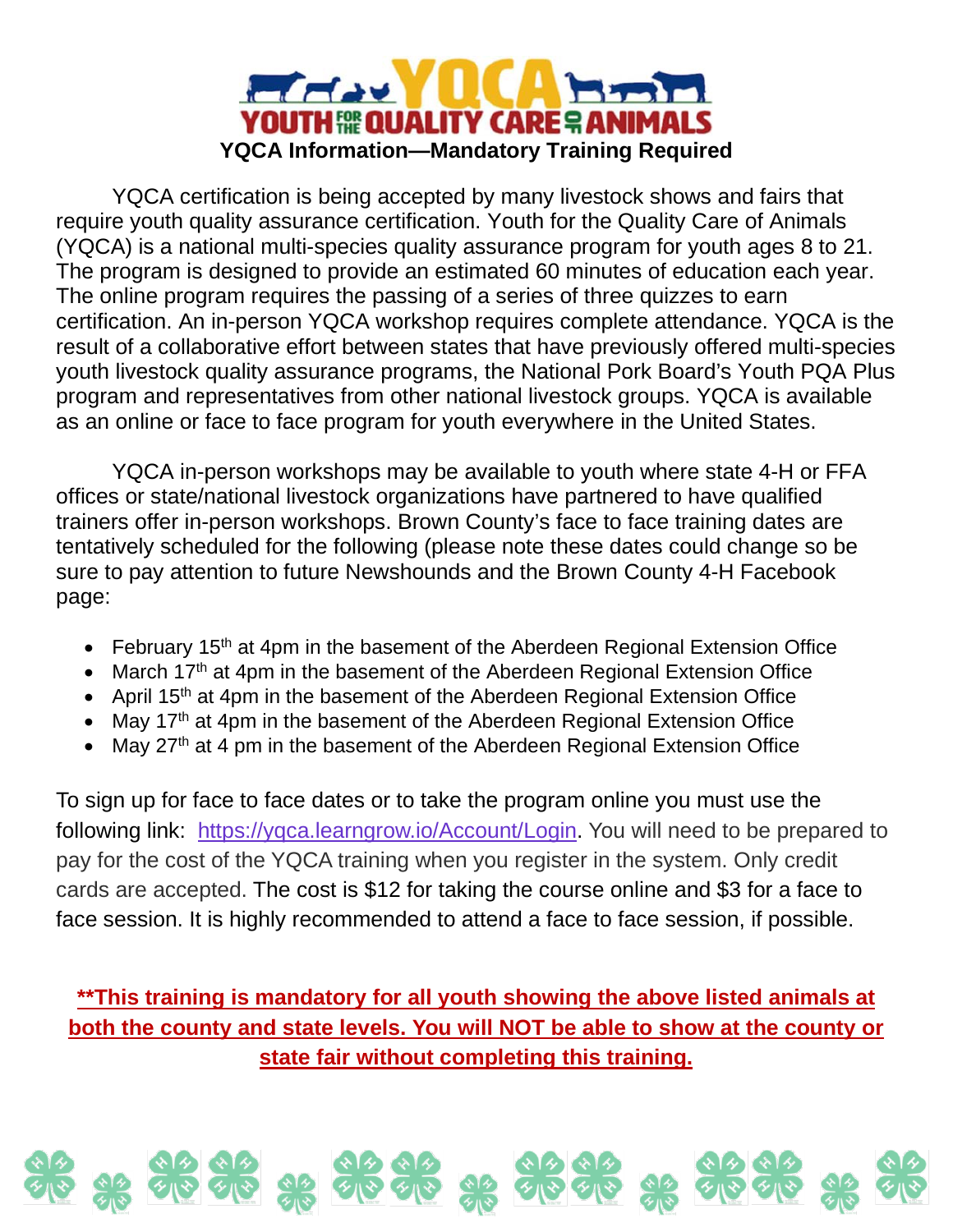

If you are ages 5-7 and enrolled as a Cloverbud in [www.v2.4honline.com](http://www.v2.4honline.com/) we invite you to join us on February 17<sup>th</sup> at 4 pm in the Brown County 4-H Office. Must RSVP to Becca Tullar by Monday, February 10th at noon. This is just one of a few Cloverbud specific fun days we have planned for this 4-H year. If you have older youth that would like to volunteer as mentors, please RSVP those names to me as well. We will be covering Citizenship, reading books and making a kazoo!

#### **Brown County 4-H Creates!**

Brown County 4-H is partnering with Chelsea Nelson of Penny Lane Made to host a project day. We are going to be making a St. Patrick's Day Wreath! There will be no cost, but preregistration is REQUIRED! 25 youth class limit. First come first serve. Registration deadline of February 24<sup>th</sup>, 2022. Class will be held on March 3<sup>rd</sup> 2022 at the Aberdeen Regional Extension Office, 13 Second Avenue SE Aberdeen, SD 57401. We are also looking for 5 volunteers to help with this event. Please contact the Brown County 4-H Office to sign up for the project day either as a youth or a volunteer.



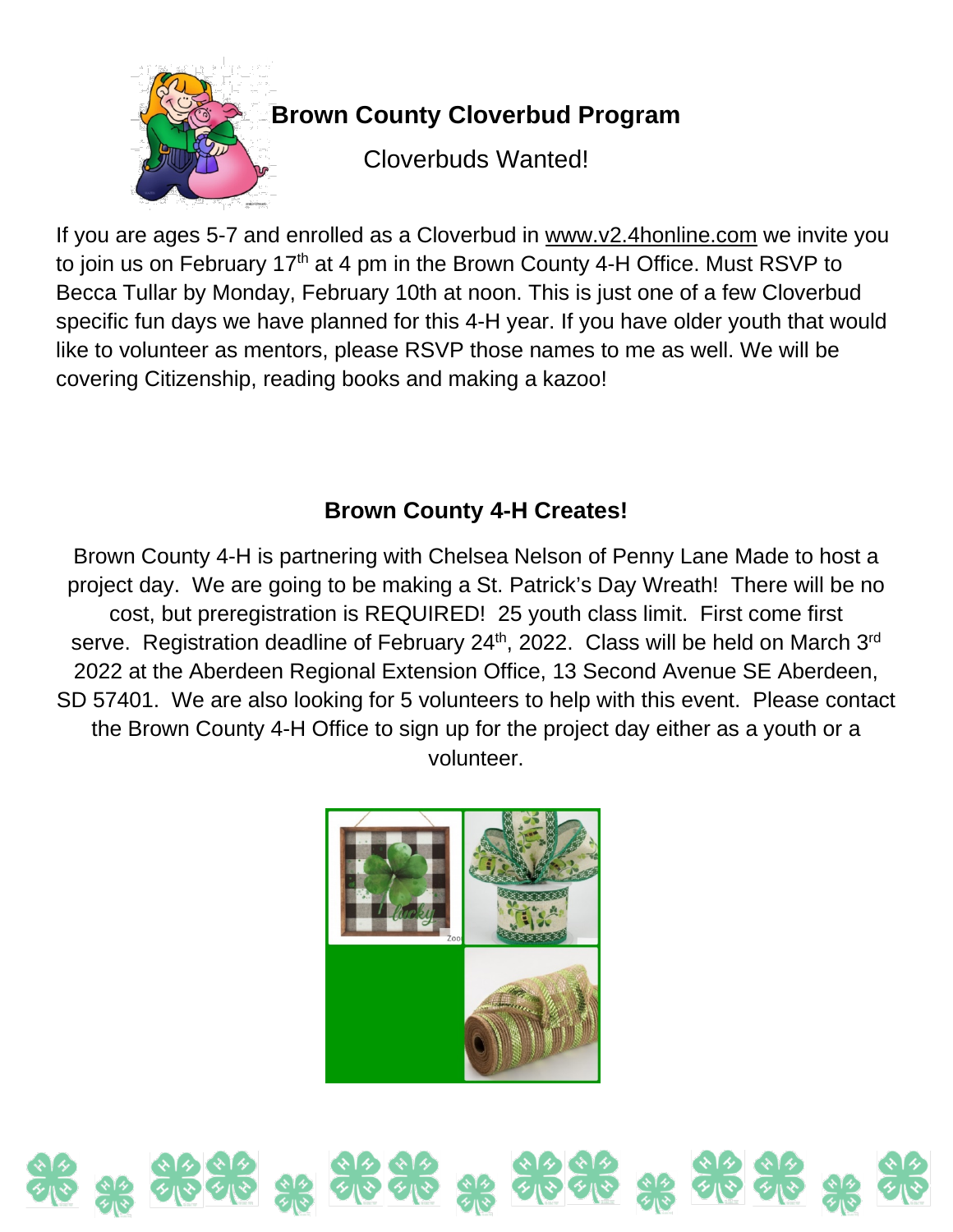#### **Operation Occupation: Unlock Your Potential Unlocks February 15, 2022**

The SDSU Extension 4-H Workforce Outcome Team will be unlocking **Operation Occupation: Unlock Your Potential** course on Traininghouse February 15, 2022.

- Operation Occupation is a course designed to give students a glimpse at several different careers from the comfort of their screen. Pre-recorded videos are available to view at any time once the course opens. The videos feature a brief overview or a day in the life of a variety of jobs. After watching all the videos in each career cluster, participants will be asked questions about the videos in an escape room format.
- In addition to these videos, live Zoom meetings will be held February 28-March 3, 2022. Each live session will feature a South Dakota entrepreneur who will tell us about their business and what it takes to have a career in that field. Since the Zoom meetings are live, there will be plenty of time for questions from viewers with recordings available for future viewing.
- Don't miss this chance to unlock your potential by participating in Operation Occupation as an individual or group. This program was designed with classroom settings in mind for junior high – high school students. However, it would also be a great program to share with 4-H club members, young and old at a club meeting.
- Go to https://traininghouse.sdstate.edu and register as a new user if you do not have a Traininghouse account. Once you have an account or have logged into an existing one, search for Operation Occupation: Unlock Your Potential in the course search area. Use the code UNLOCK22 to gain access. Remember – access will not be granted until February 15, 2022.
- The Workforce Outcome Team would be happy to visit with you about any questions or suggestions you may have for this new program. Please feel free to reach out to the below team members with any questions or suggestions.

Deanna Gall at deanna.gall@sdstate.edu Sonia Mack at sonia.mack@sdstate.edu John Madison at john.madison@sdstate.edu

#### **Livestock DNA Collection**

The DNA collection requirement for State Fair is being discontinued for the 2022 State Fair. If families are needing DNA envelopes to compete at Aksarben or other events, they may purchase them on the Aksarben website directly.

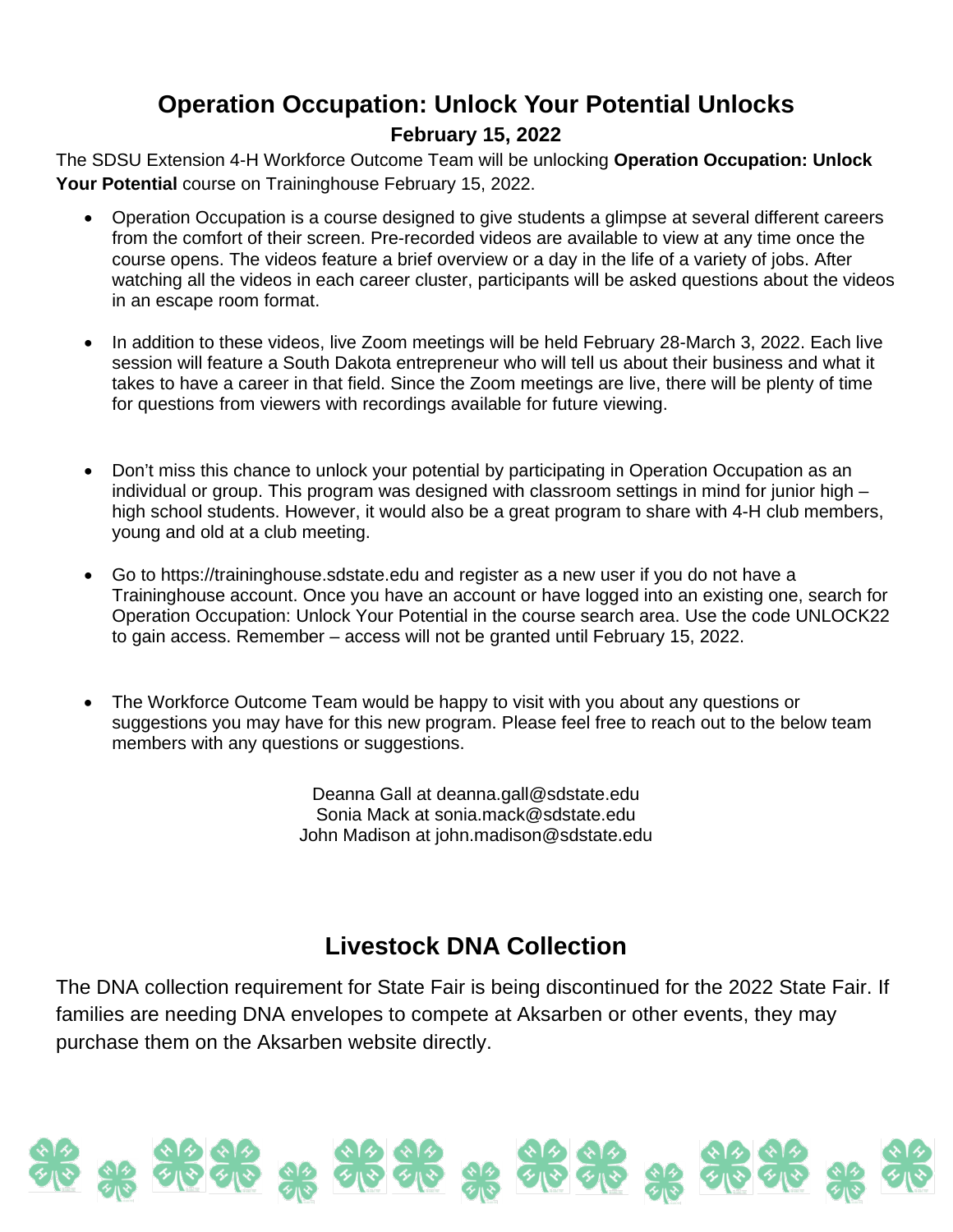

Are you graduating in the spring and looking for something to show your 4-H participation? The Brown County 4-H Office will have graduation cords for you! You will receive the cords upon request only, please contact the Brown County 4-H Office (605-626- 7120) to submit a request. The deadline for requests is May  $2<sup>nd</sup>$  of the current graduation year.

#### **2022 4-H Civocacy Guide Now Available!**

South Dakota 4-H's civic education team is happy to announce that the 2022 4-H Civocacy Guide: A Roadmap to Being a Civic Advocate for 4-H, is now available and can be accessed on the SDSU Extension website. The guidebook is broken in to two parts, learn and engage. As a civic advocate it is important to first and foremost learn about the operation and purpose of the South Dakota State Legislature. This guidebook will highlight several resources to assist in this process. Once you learn, you can put your knowledge to action! This is your chance to share your story because your story is worth sharing! You can also use this opportunity to network, develop professional relationships and implement your critical thinking skills. This guidebook will walk you through some best practices when engaging with elected officials.<https://extension.sdstate.edu/4-h-civocacy-guide>

#### **2022 South Dakota 4-H Performing Arts Camp Dates**

The 2022 South Dakota 4-H Performing Arts Camp dates will be June 12 – 18, 2022. It will be held at Northern State University in Aberdeen, SD. Registration information and price will be announced at a later date. If there are any questions, please do not hesitate to reach out to Amanda Stade at amanda.stade@sdstate.edu.